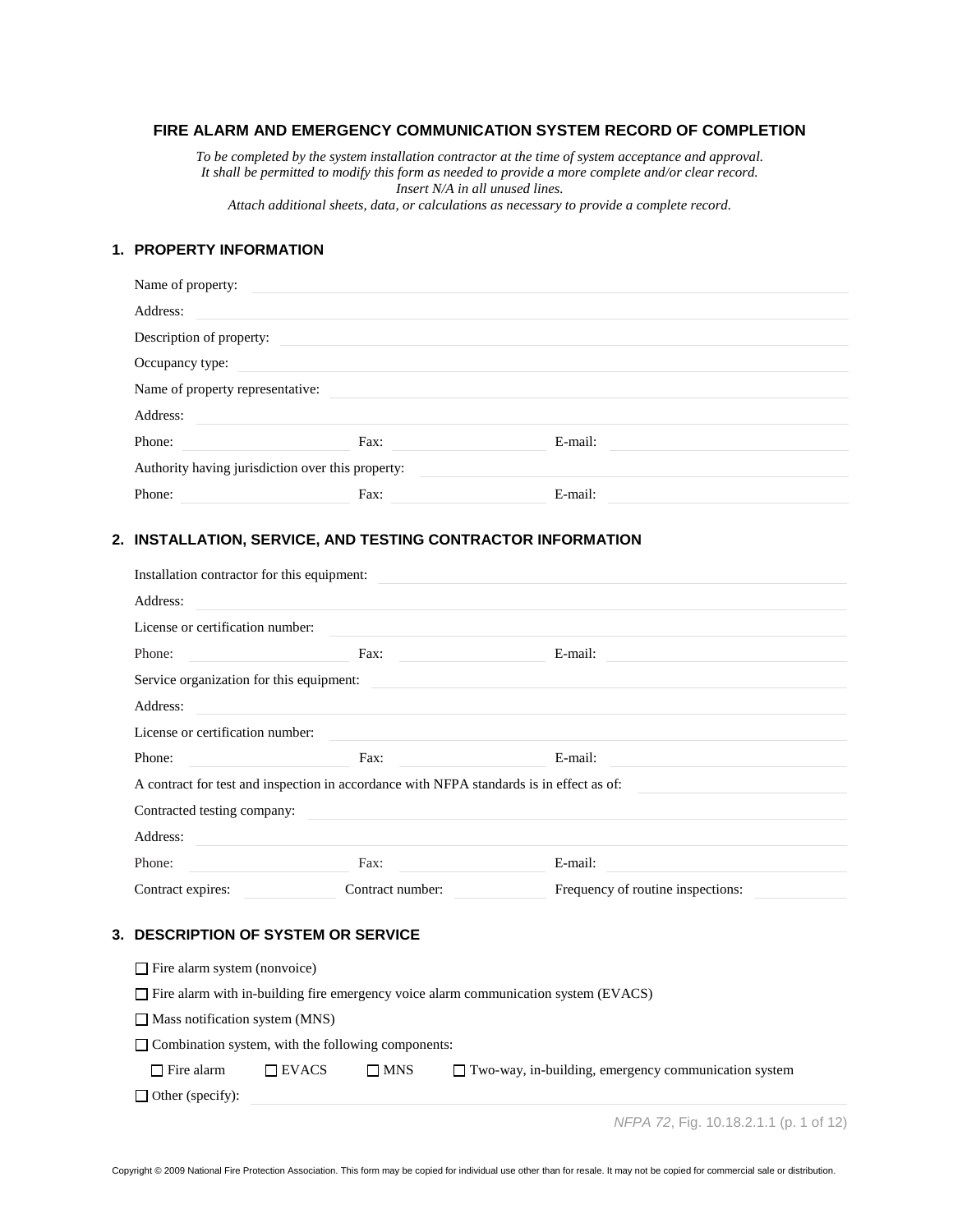# **3. DESCRIPTION OF SYSTEM OR SERVICE** *(continued)*

| NFPA 72 edition:                                                                                                    |                                     | Additional description of system(s): |                                                                    |
|---------------------------------------------------------------------------------------------------------------------|-------------------------------------|--------------------------------------|--------------------------------------------------------------------|
| 3.1 Control Unit                                                                                                    |                                     |                                      |                                                                    |
| Manufacturer:                                                                                                       |                                     |                                      | Model number:                                                      |
| 3.2 Mass Notification System                                                                                        |                                     |                                      | $\Box$ This system does not incorporate an MNS                     |
| 3.2.1 System Type:                                                                                                  |                                     |                                      |                                                                    |
| $\Box$ In-building MNS—combination                                                                                  |                                     |                                      |                                                                    |
| □ In-building MNS-stand-alone                                                                                       | $\Box$ Wide-area MNS                | $\Box$ Distributed recipient MNS     |                                                                    |
| $\Box$ Other (specify):                                                                                             |                                     |                                      |                                                                    |
| 3.2.2 System Features:                                                                                              |                                     |                                      |                                                                    |
| □ Combination fire alarm/MNS                                                                                        | $\Box$ MNS autonomous control unit  |                                      | $\Box$ Wide-area MNS to regional national<br>alerting interface    |
| $\Box$ Local operating console (LOC)                                                                                | $\Box$ Direct recipient MNS (DRMNS) |                                      | $\Box$ Wide-area MNS to DRMNS interface                            |
| $\Box$ Wide-area MNS to high-power speaker array (HPSA) interface $\Box$ In-building MNS to wide-area MNS interface |                                     |                                      |                                                                    |
| $\Box$ Other (specify):                                                                                             |                                     |                                      |                                                                    |
| 3.3 System Documentation                                                                                            |                                     |                                      |                                                                    |
| □ An owner's manual, a copy of the manufacturer's instructions, a written sequence of operation, and a copy of      |                                     |                                      |                                                                    |
| the numbered record drawings are stored on site.                                                                    | Location:                           |                                      |                                                                    |
| 3.4 System Software                                                                                                 |                                     |                                      | $\Box$ This system does not have alterable site-specific software. |
| Operating system (executive) software revision level:                                                               |                                     |                                      |                                                                    |
| Revision completed by:<br>Site-specific software revision date:                                                     |                                     |                                      |                                                                    |
| $\Box$ A copy of the site-specific software is stored on site. Location:                                            |                                     |                                      |                                                                    |
| 3.5 Off-Premises Signal Transmission                                                                                |                                     |                                      | $\Box$ This system does not have off-premises transmission.        |
| Name of organization receiving alarm signals with phone numbers:                                                    |                                     |                                      |                                                                    |
| Alarm:                                                                                                              |                                     |                                      | Phone:                                                             |
| Supervisory:                                                                                                        |                                     |                                      | Phone:                                                             |
| Trouble:                                                                                                            |                                     |                                      | Phone:                                                             |
| Entity to which alarms are retransmitted:                                                                           |                                     |                                      | Phone:                                                             |
| Method of retransmission:                                                                                           |                                     |                                      |                                                                    |
| If Chapter 26, specify the means of transmission from the protected premises to the supervising station:            |                                     |                                      |                                                                    |
| If Chapter 27, specify the type of auxiliary alarm system:                                                          | □ Local energy                      | $\Box$ Shunt                         | $\Box$ Wired<br>$\Box$ Wireless                                    |

*NFPA 72*, Fig. 10.18.2.1.1 (p. 2 of 12)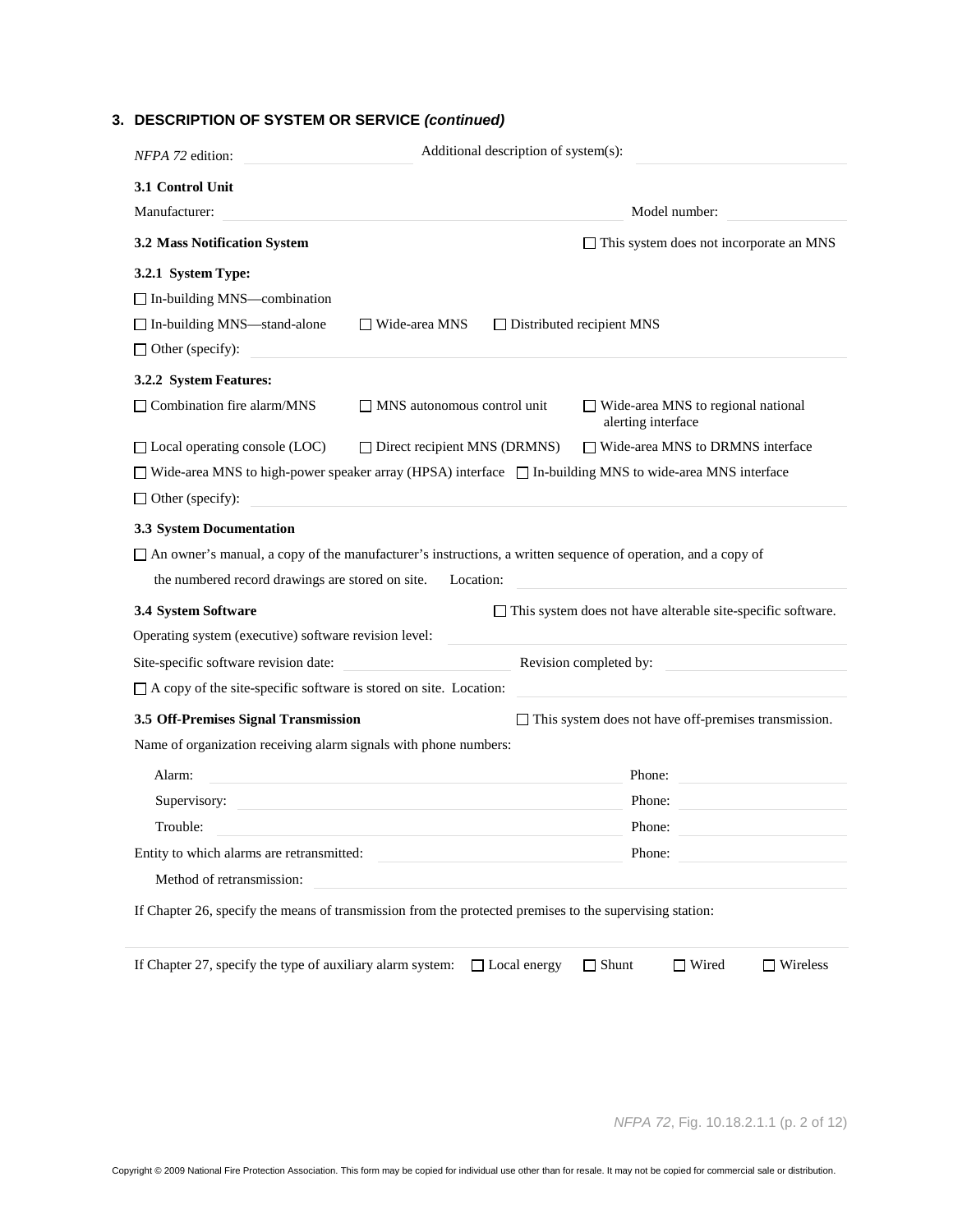### **4. CIRCUITS AND PATHWAYS**

| <b>4.1 Signaling Line Pathways</b>                       |                                                                                                            |           |
|----------------------------------------------------------|------------------------------------------------------------------------------------------------------------|-----------|
| 4.1.1 Pathways Class Designations and Survivability      |                                                                                                            |           |
| Pathways class:<br>(See NFPA 72, Sections 12.3 and 12.4) | Survivability level:                                                                                       | Quantity: |
| 4.1.2 Pathways Utilizing Two or More Media               |                                                                                                            |           |
| Quantity:                                                | Description:                                                                                               |           |
| <b>4.1.3 Device Power Pathways</b>                       |                                                                                                            |           |
|                                                          | $\Box$ No separate power pathways from the signaling line pathway                                          |           |
|                                                          | $\Box$ Power pathways are separate but of the same pathway classification as the signaling line pathway    |           |
|                                                          | $\Box$ Power pathways are separate and different classification from the signaling line pathway            |           |
| <b>4.1.4 Isolation Modules</b><br>Quantity:              |                                                                                                            |           |
| 4.2 Alarm Initiating Device Pathways                     |                                                                                                            |           |
| 4.2.1 Pathways Class Designations and Survivability      |                                                                                                            |           |
| Pathways class:<br>(See NFPA 72, Sections 12.3 and 12.4) | Survivability level:                                                                                       | Quantity: |
| 4.2.2 Pathways Utilizing Two or More Media               |                                                                                                            |           |
| Quantity:                                                | Description:                                                                                               |           |
| <b>4.2.3 Device Power Pathways</b>                       |                                                                                                            |           |
|                                                          | $\Box$ No separate power pathways from the initiating device pathway                                       |           |
|                                                          | $\Box$ Power pathways are separate but of the same pathway classification as the initiating device pathway |           |
|                                                          | $\Box$ Power pathways are separate and different classification from the initiating device pathway         |           |
| 4.3 Non-Voice Audible System Pathways                    |                                                                                                            |           |
| 4.3.1 Pathways Class Designations and Survivability      |                                                                                                            |           |
| Pathways class:<br>(See NFPA 72, Sections 12.3 and 12.4) | Survivability level:                                                                                       | Quantity: |
| 4.3.2 Pathways Utilizing Two or More Media               |                                                                                                            |           |
| Quantity:                                                | Description:                                                                                               |           |
| 4.3.3 Appliance Power Pathways                           |                                                                                                            |           |
|                                                          | $\Box$ No separate power pathways from the notification appliance pathway                                  |           |

Power pathways are separate but of the same pathway classification as the notification appliance pathway

Power pathways are separate and different classification from the notification appliance pathway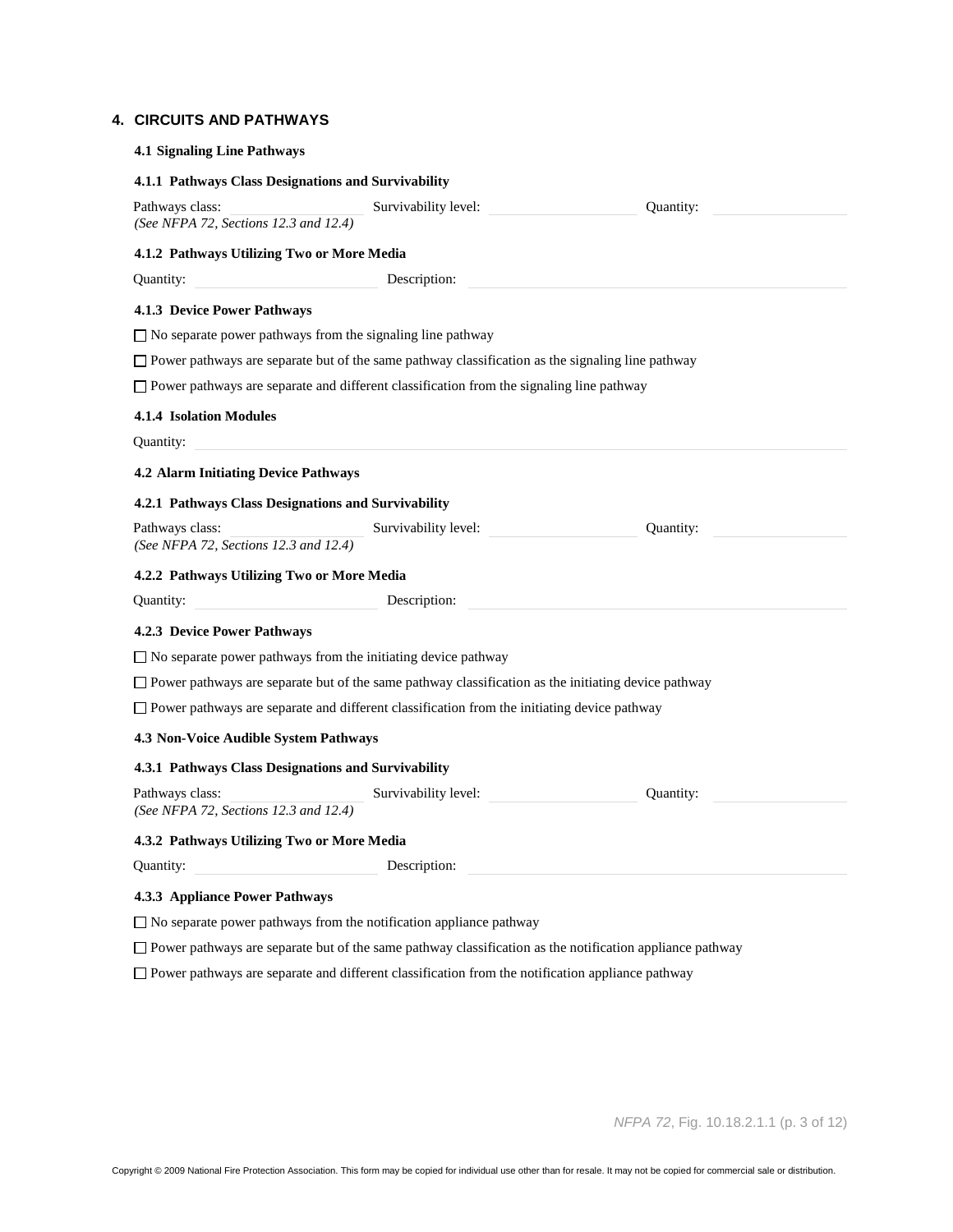## **5. ALARM INITIATING DEVICES**

| <b>5.1 Manual Initiating Devices</b>                                                                                                 |                                                                      |                     |                                                                      |
|--------------------------------------------------------------------------------------------------------------------------------------|----------------------------------------------------------------------|---------------------|----------------------------------------------------------------------|
| 5.1.1 Manual Fire Alarm Boxes                                                                                                        |                                                                      |                     | $\Box$ This system does not have manual fire alarm boxes.            |
| Type and number of devices: Addressable:                                                                                             | Conventional:                                                        | Coded:              | Transmitter:                                                         |
| Other (specify):                                                                                                                     |                                                                      |                     |                                                                      |
| 5.1.2 Other Alarm Boxes                                                                                                              |                                                                      |                     | $\Box$ This system does not have other alarm boxes.                  |
| Description:                                                                                                                         |                                                                      |                     |                                                                      |
| Type and number of devices: Addressable:                                                                                             | Conventional:                                                        | Coded:              | Transmitter:                                                         |
| Other (specify):                                                                                                                     |                                                                      |                     |                                                                      |
| <b>5.2 Automatic Initiating Devices</b>                                                                                              |                                                                      |                     |                                                                      |
| 5.2.1 Smoke Detectors                                                                                                                |                                                                      |                     | $\Box$ This system does not have smoke detectors.                    |
| Type and number of devices: Addressable:                                                                                             | Conventional:                                                        |                     |                                                                      |
| Other (specify):                                                                                                                     |                                                                      |                     |                                                                      |
| Type of coverage: $\Box$ Complete area $\Box$ Partial area $\Box$ Nonrequired partial area                                           |                                                                      |                     |                                                                      |
| Other (specify):                                                                                                                     |                                                                      |                     |                                                                      |
| Type of smoke detector sensing technology: $\Box$ Ionization $\Box$ Photoelectric $\Box$ Multicriteria $\Box$ Aspirating $\Box$ Beam |                                                                      |                     |                                                                      |
| Other (specify):                                                                                                                     |                                                                      |                     |                                                                      |
| <b>5.2.2 Duct Smoke Detectors</b>                                                                                                    |                                                                      |                     | $\Box$ This system does not have alarm-causing duct smoke detectors. |
| Type and number of devices: Addressable:                                                                                             | Conventional:                                                        |                     |                                                                      |
| Other (specify):<br><u> 1989 - Johann Barbara, martin amerikan ba</u>                                                                |                                                                      |                     |                                                                      |
| Type of coverage:                                                                                                                    |                                                                      |                     |                                                                      |
| Type of smoke detector sensing technology:                                                                                           | $\Box$ Ionization $\Box$ Photoelectric $\Box$ Aspirating $\Box$ Beam |                     |                                                                      |
| 5.2.3 Radiant Energy (Flame) Detectors                                                                                               |                                                                      |                     | $\Box$ This system does not have radiant energy detectors.           |
| Type and number of devices: Addressable:                                                                                             | Conventional:                                                        |                     |                                                                      |
| Other (specify):                                                                                                                     |                                                                      |                     |                                                                      |
| Type of coverage:                                                                                                                    |                                                                      |                     |                                                                      |
| 5.2.4 Gas Detectors                                                                                                                  |                                                                      |                     | $\Box$ This system does not have gas detectors.                      |
| Type of detector(s):                                                                                                                 |                                                                      |                     |                                                                      |
| Number of devices: Addressable:                                                                                                      | Conventional:                                                        |                     |                                                                      |
| Type of coverage:                                                                                                                    |                                                                      |                     |                                                                      |
| 5.2.5 Heat Detectors                                                                                                                 |                                                                      |                     | $\Box$ This system does not have heat detectors.                     |
| Type and number of devices: Addressable:                                                                                             | Conventional:                                                        |                     |                                                                      |
| Type of coverage: $\Box$ Complete area                                                                                               | $\Box$ Partial area $\Box$ Nonrequired partial area                  | $\Box$ Linear       | $\Box$ Spot                                                          |
| Type of heat detector sensing technology: $\Box$ Fixed temperature                                                                   |                                                                      | $\Box$ Rate-of-rise | $\Box$ Rate compensated                                              |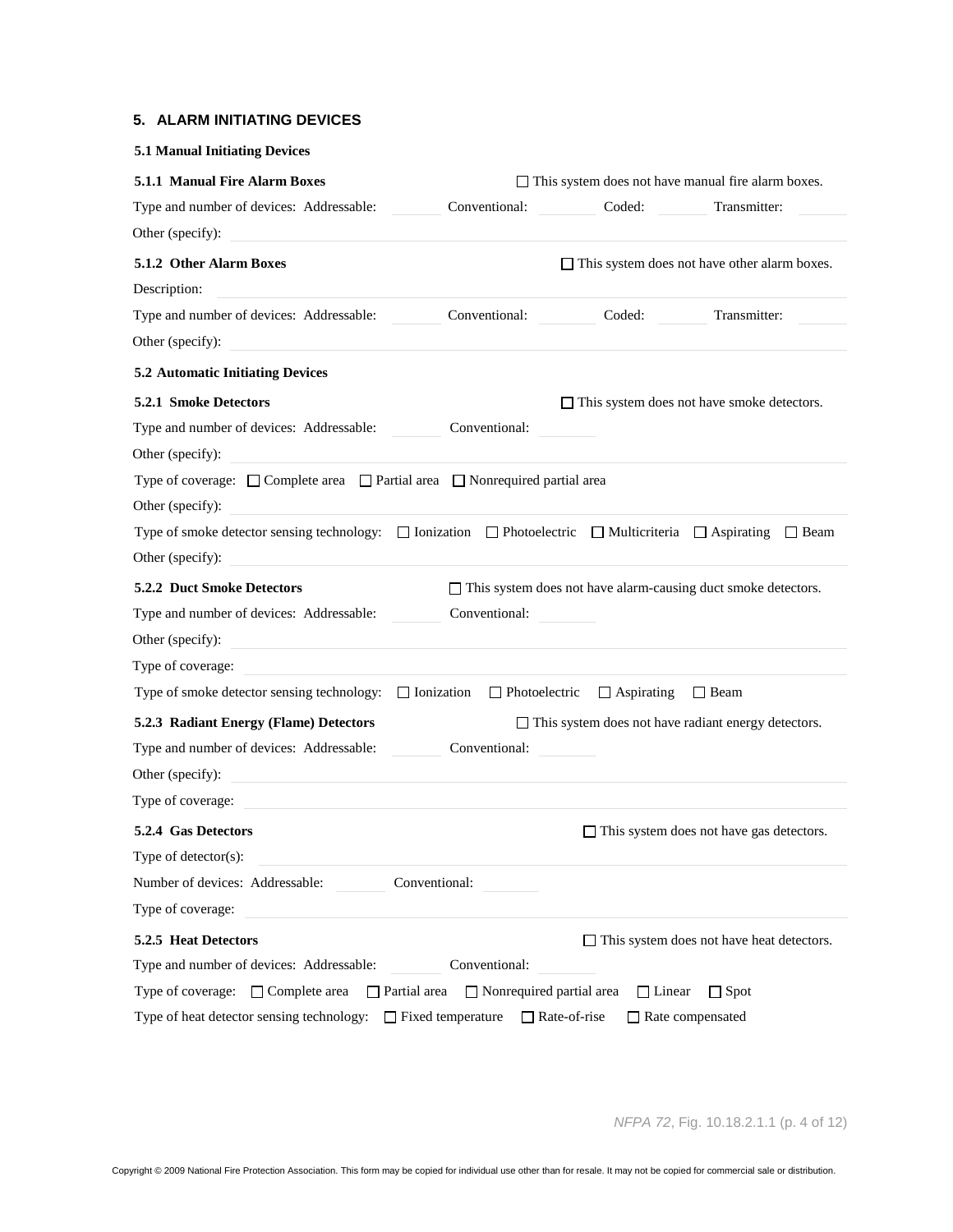# **5. ALARM INITIATING DEVICES** *(continued)*

| 5.2.6 Addressable Monitoring Modules<br>Number of devices:                                                                                  |               |                      |                            | $\Box$ This system does not have monitoring modules.            |
|---------------------------------------------------------------------------------------------------------------------------------------------|---------------|----------------------|----------------------------|-----------------------------------------------------------------|
| 5.2.7 Waterflow Alarm Devices                                                                                                               |               |                      |                            | $\Box$ This system does not have waterflow alarm devices.       |
| Type and number of devices: Addressable:                                                                                                    | Conventional: |                      | Coded:                     | Transmitter:                                                    |
| 5.2.8 Alarm Verification                                                                                                                    |               |                      |                            | $\Box$ This system does not incorporate alarm verification.     |
| Number of devices subject to alarm verification:                                                                                            |               |                      | Alarm verification set for | seconds                                                         |
| 5.2.9 Presignal                                                                                                                             |               |                      |                            | $\Box$ This system does not incorporate pre-signal.             |
| Number of devices subject to presignal:                                                                                                     |               |                      |                            |                                                                 |
| Describe presignal functions:                                                                                                               |               |                      |                            |                                                                 |
| 5.2.10 Positive Alarm Sequence (PAS)<br>Describe PAS:                                                                                       |               |                      |                            | $\Box$ This system does not incorporate PAS.                    |
| 5.2.11 Other Initiating Devices<br>Describe:                                                                                                |               |                      |                            | $\Box$ This system does not have other initiating devices.      |
| 6. SUPERVISORY SIGNAL-INITIATING DEVICES                                                                                                    |               |                      |                            |                                                                 |
| 6.1 Sprinkler System Supervisory Devices                                                                                                    |               |                      |                            | $\Box$ This system does not have sprinkler supervisory devices. |
| Type and number of devices: Addressable:                                                                                                    | Conventional: |                      | Coded:                     | Transmitter:                                                    |
| Other (specify):                                                                                                                            |               |                      |                            |                                                                 |
| 6.2 Fire Pump Description and Supervisory Devices                                                                                           |               |                      |                            | $\Box$ This system does not have a fire pump.                   |
| Type fire pump:<br>$\Box$ Electric pump<br>$\Box$ Engine                                                                                    |               |                      |                            |                                                                 |
| Type and number of devices: Addressable:                                                                                                    | Conventional: |                      | Coded:                     | Transmitter:                                                    |
| Other (specify):                                                                                                                            |               |                      |                            |                                                                 |
| 6.2.1 Fire Pump Functions Supervised                                                                                                        |               |                      |                            |                                                                 |
| $\Box$ Power $\Box$ Running $\Box$ Phase reversal $\Box$ Selector switch not in auto $\Box$ Engine or control panel trouble $\Box$ Low fuel |               |                      |                            |                                                                 |
| Other (specify):                                                                                                                            |               |                      |                            |                                                                 |
| 6.3 Duct Smoke Detectors (DSDs)                                                                                                             |               |                      |                            | □ This system does not have DSDs causing supervisory signals.   |
| Type and number of devices: Addressable:                                                                                                    | Conventional: |                      |                            |                                                                 |
| Other (specify):                                                                                                                            |               |                      |                            |                                                                 |
| Type of coverage:                                                                                                                           |               |                      |                            |                                                                 |
| Type of smoke detector sensing technology: $\Box$ Ionization                                                                                |               | $\Box$ Photoelectric | $\Box$ Aspirating          | $\Box$ Beam                                                     |
| <b>6.4 Other Supervisory Devices</b>                                                                                                        |               |                      |                            | $\Box$ This system does not have other supervisory devices.     |
| Describe:                                                                                                                                   |               |                      |                            |                                                                 |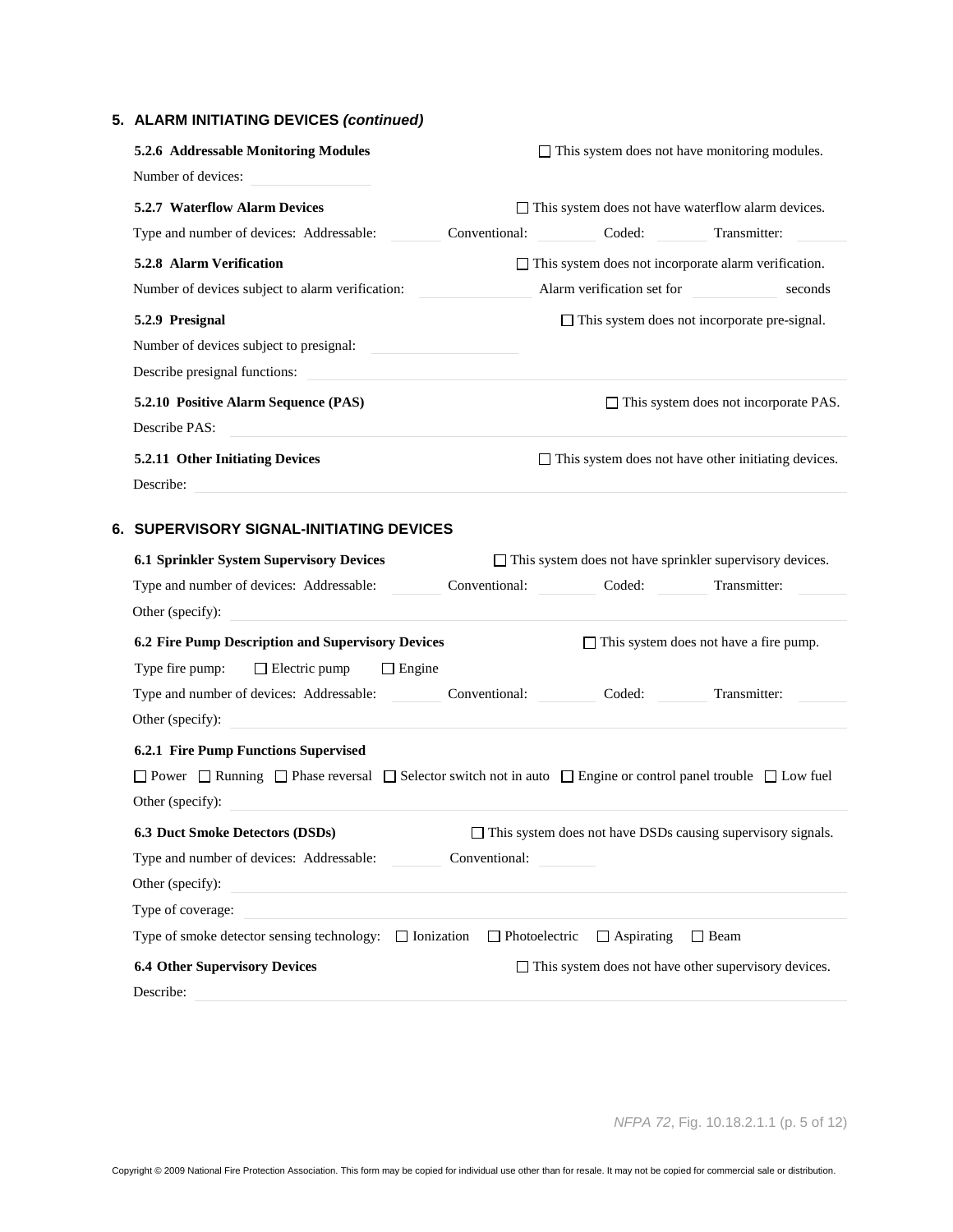### **7. MONITORED SYSTEMS**

| 7.1 Engine-Driven Generator                                                                                                         |                                          | $\Box$ This system does not have a generator.               |
|-------------------------------------------------------------------------------------------------------------------------------------|------------------------------------------|-------------------------------------------------------------|
| 7.1.1 Generator Functions Supervised                                                                                                |                                          |                                                             |
| $\Box$ Engine or control panel trouble<br>$\Box$ Generator running                                                                  | $\Box$ Selector switch not in auto       | $\Box$ Low fuel                                             |
| $\Box$ Other (specify):                                                                                                             |                                          |                                                             |
| <b>7.2 Special Hazard Suppression Systems</b>                                                                                       |                                          | $\Box$ This system does not monitor special hazard systems. |
| Description of special hazard system(s):                                                                                            |                                          |                                                             |
| <b>7.3 Other Monitoring Systems</b>                                                                                                 |                                          | $\Box$ This system does not monitor other systems.          |
| Description of special hazard system(s):                                                                                            |                                          |                                                             |
| 8. ANNUNCIATORS                                                                                                                     |                                          | $\Box$ This system does not have annunciators.              |
| 8.1 Location and Description of Annunciators                                                                                        |                                          |                                                             |
| Location 1:<br><u> 1989 - Johann Stein, mars an deutscher Stein und der Stein und der Stein und der Stein und der Stein und der</u> |                                          |                                                             |
| Location 2:                                                                                                                         |                                          |                                                             |
| Location 3:                                                                                                                         |                                          |                                                             |
| 9. ALARM NOTIFICATION APPLIANCES                                                                                                    |                                          |                                                             |
| 9.1 In-Building Fire Emergency Voice Alarm Communication System                                                                     |                                          | $\Box$ This system does not have an EVACS.                  |
| Number of single voice alarm channels:                                                                                              | Number of multiple voice alarm channels: |                                                             |
| Number of speakers:                                                                                                                 | Number of speaker circuits:              |                                                             |
| Location of amplification and sound-processing equipment:                                                                           |                                          |                                                             |

|                                             | Location of amplification and sound-processing equipment: |        |                                                                    |  |
|---------------------------------------------|-----------------------------------------------------------|--------|--------------------------------------------------------------------|--|
| Location of paging microphone stations:     |                                                           |        |                                                                    |  |
| Location 1:                                 |                                                           |        |                                                                    |  |
| Location 2:                                 |                                                           |        |                                                                    |  |
| Location 3:                                 |                                                           |        |                                                                    |  |
| <b>9.2 Nonvoice Notification Appliances</b> |                                                           |        | $\Box$ This system does not have nonvoice notification appliances. |  |
| Horns:                                      | With visible:                                             | Bells: | With visible:                                                      |  |
| Chimes:                                     | With visible:                                             |        |                                                                    |  |
| Visible only:                               | Other (describe):                                         |        |                                                                    |  |
|                                             | 9.3 Notification Appliance Power Extender Panels          |        | $\Box$ This system does not have power extender panels.            |  |
| Quantity:                                   |                                                           |        |                                                                    |  |
| Locations:                                  |                                                           |        |                                                                    |  |

*NFPA 72*, Fig. 10.18.2.1.1 (p. 6 of 12)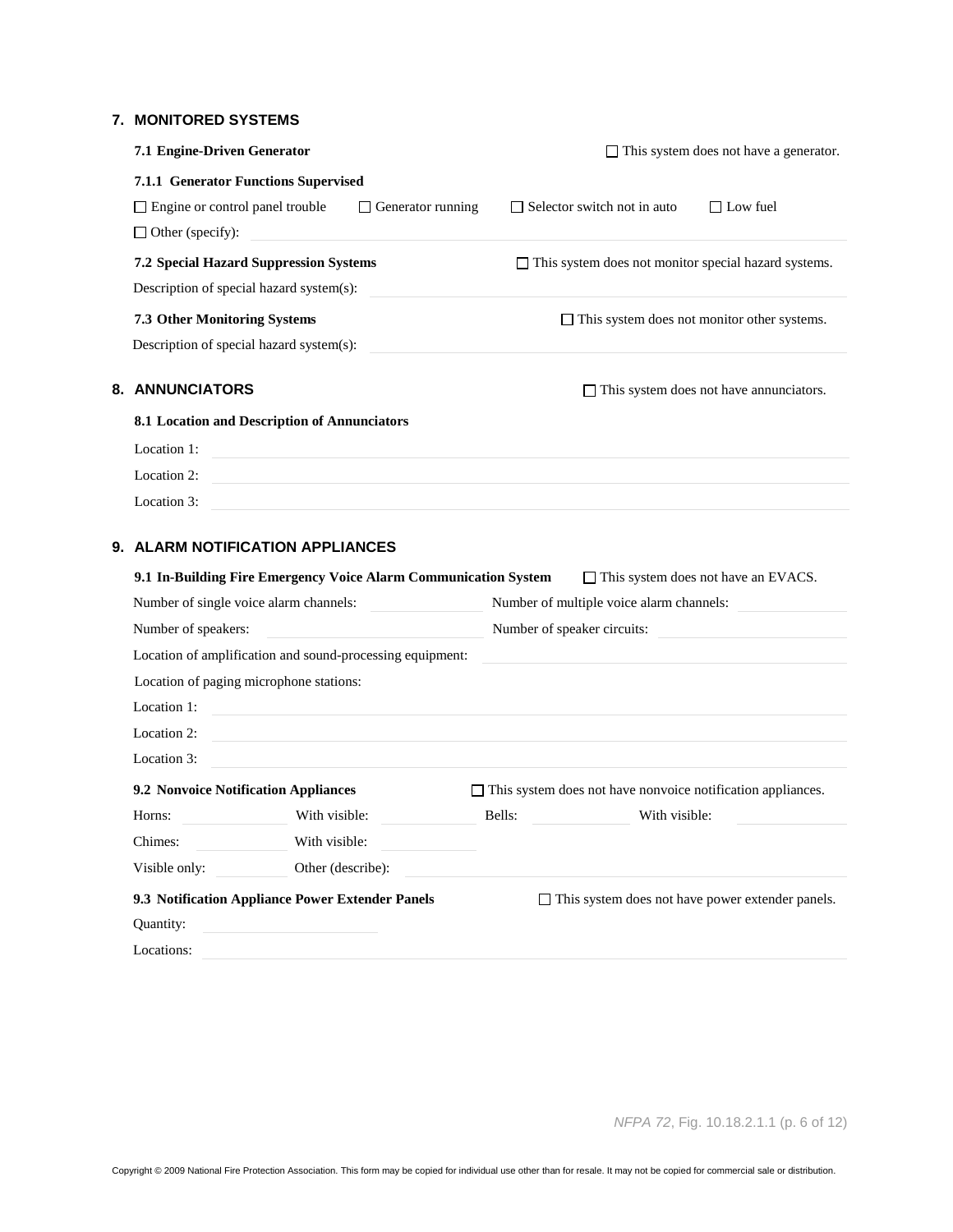# 10. MASS NOTIFICATION CONTROLS, APPLIANCES, AND CIRCUITS  $\Box$  This system does not have an MNS.

| <b>10.1 MNS Local Operating Consoles</b>                                             |                                                                                                                      |
|--------------------------------------------------------------------------------------|----------------------------------------------------------------------------------------------------------------------|
| Location 1:                                                                          |                                                                                                                      |
| Location 2:                                                                          |                                                                                                                      |
| Location 3:                                                                          |                                                                                                                      |
| 10.2 High-Power Speaker Arrays                                                       |                                                                                                                      |
| Number of HPSA speaker initiation zones:                                             |                                                                                                                      |
| Location 1:                                                                          | <u> 1989 - Johann Stein, mars an deutscher Stein und der Stein und der Stein und der Stein und der Stein und der</u> |
| Location 2:                                                                          |                                                                                                                      |
| Location 3:                                                                          |                                                                                                                      |
| <b>10.3 Mass Notification Devices</b>                                                |                                                                                                                      |
| Combination fire alarm/MNS visible appliances:                                       | MNS-only visible appliances:                                                                                         |
| Textual signs:                                                                       | Other (describe):                                                                                                    |
| Supervision class:                                                                   |                                                                                                                      |
| 10.3.1 Special Hazard Notification                                                   |                                                                                                                      |
| $\Box$ This system does not have special suppression predischarge notification.      |                                                                                                                      |
| predischarge notification.                                                           | $\Box$ MNS systems DO NOT override notification appliances required to provide special suppression                   |
| <b>TWO-WAY EMERGENCY COMMUNICATION SYSTEMS</b><br>11.                                |                                                                                                                      |
| 11.1 Telephone System                                                                | $\Box$ This system does not have a two-way telephone system.                                                         |
| Number of telephone jacks installed:                                                 | Number of warden stations installed:                                                                                 |
| Number of telephone handsets stored on site:                                         |                                                                                                                      |
| Type of telephone system installed: $\Box$ Electrically powered $\Box$ Sound powered |                                                                                                                      |
| 11.2 Two-Way Radio Communications Enhancement System                                 |                                                                                                                      |
| $\Box$ This system does not have a two-way radio communications enhancement system.  |                                                                                                                      |
|                                                                                      | Percentage of area covered by two-way radio service: Critical areas: % General building areas:<br>$\%$               |
| Amplification component locations:                                                   |                                                                                                                      |
| Inbound signal strength:                                                             | dBm<br>Outbound signal strength:<br>dBm                                                                              |
| Donor antenna isolation is:                                                          | dB above the signal booster gain                                                                                     |
| Radio frequencies covered:                                                           |                                                                                                                      |
| Radio system monitor panel location:                                                 |                                                                                                                      |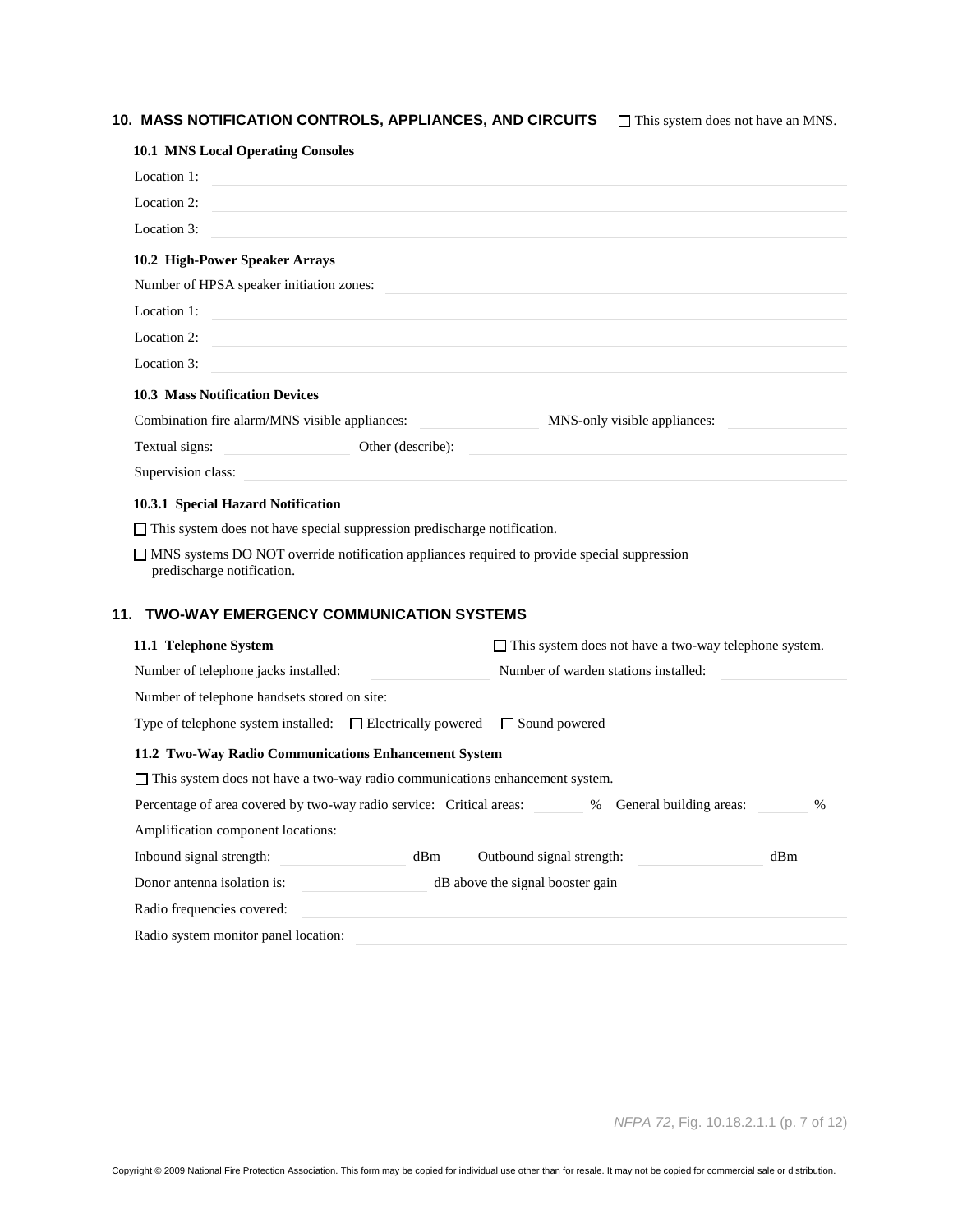# **11. TWO-WAY EMERGENCY COMMUNICATION SYSTEMS** *(continued)*

| 11.3 Area of Refuge (Area of Rescue Assistance) Emergency Communications Systems                                                                                                                       |                                                        |                                                                                                                                                                                                                                      |
|--------------------------------------------------------------------------------------------------------------------------------------------------------------------------------------------------------|--------------------------------------------------------|--------------------------------------------------------------------------------------------------------------------------------------------------------------------------------------------------------------------------------------|
|                                                                                                                                                                                                        |                                                        | This system does not have an area of refuge (area of rescue assistance) emergency communications system.                                                                                                                             |
| Number of stations:                                                                                                                                                                                    | Location of central control point:                     |                                                                                                                                                                                                                                      |
| Days and hours when central control point is attended:                                                                                                                                                 |                                                        |                                                                                                                                                                                                                                      |
| Location of alternate control point:                                                                                                                                                                   |                                                        | <u> 1980 - John Stein, Amerikaansk politiker (</u>                                                                                                                                                                                   |
|                                                                                                                                                                                                        |                                                        |                                                                                                                                                                                                                                      |
| 11.4 Elevator Emergency Communications Systems                                                                                                                                                         |                                                        |                                                                                                                                                                                                                                      |
| $\Box$ This system does not have an elevator emergency communications system.                                                                                                                          |                                                        |                                                                                                                                                                                                                                      |
| Number of elevators with stations:                                                                                                                                                                     |                                                        | Location of central control point:                                                                                                                                                                                                   |
| Days and hours when central control point is attended:                                                                                                                                                 |                                                        | <u> 1989 - Johann Stein, marwolaethau a bhann an t-</u>                                                                                                                                                                              |
| Location of alternate control point:                                                                                                                                                                   |                                                        |                                                                                                                                                                                                                                      |
| Days and hours when alternate control point is attended:                                                                                                                                               |                                                        |                                                                                                                                                                                                                                      |
| 11.5 Other Two-Way Communication Systems                                                                                                                                                               |                                                        |                                                                                                                                                                                                                                      |
| Describe:                                                                                                                                                                                              |                                                        |                                                                                                                                                                                                                                      |
| $\Box$ Hold-open door releasing devices<br>$\Box$ Door unlocking<br>$\Box$ Elevator recall<br>$\Box$ Elevator shunt trip<br>Other (specify):<br>12.1 Addressable Control Modules<br>Number of devices: | $\Box$ Smoke management<br>$\Box$ Fuel source shutdown | $\Box$ HVAC shutdown<br>$\Box$ F/S dampers<br>$\Box$ Extinguishing agent release<br>$\Box$ Mass notification system override of fire alarm notification appliances<br>$\Box$ This system does not have control modules.              |
| Other (specify):                                                                                                                                                                                       |                                                        |                                                                                                                                                                                                                                      |
| 13. SYSTEM POWER<br>13.1 Control Unit                                                                                                                                                                  |                                                        |                                                                                                                                                                                                                                      |
| 13.1.1 Primary Power                                                                                                                                                                                   |                                                        |                                                                                                                                                                                                                                      |
| Input voltage of control panel:                                                                                                                                                                        | <u> 1989 - Johann Barbara, martxa eta politikar</u>    | Control panel amps:                                                                                                                                                                                                                  |
| Overcurrent protection:                                                                                                                                                                                | Type:                                                  | Amps:                                                                                                                                                                                                                                |
| Location (of primary supply panel board):                                                                                                                                                              |                                                        |                                                                                                                                                                                                                                      |
| Disconnecting means location:                                                                                                                                                                          |                                                        | <u>and the control of the control of the control of the control of the control of the control of the control of the control of the control of the control of the control of the control of the control of the control of the con</u> |
| 13.1.2 Engine-Driven Generator                                                                                                                                                                         |                                                        | $\Box$ This system does not have a generator.                                                                                                                                                                                        |
| Location of generator:                                                                                                                                                                                 |                                                        |                                                                                                                                                                                                                                      |
| Location of fuel storage:                                                                                                                                                                              |                                                        | Type of fuel:                                                                                                                                                                                                                        |

*NFPA 72*, Fig. 10.18.2.1.1 (p. 8 of 12)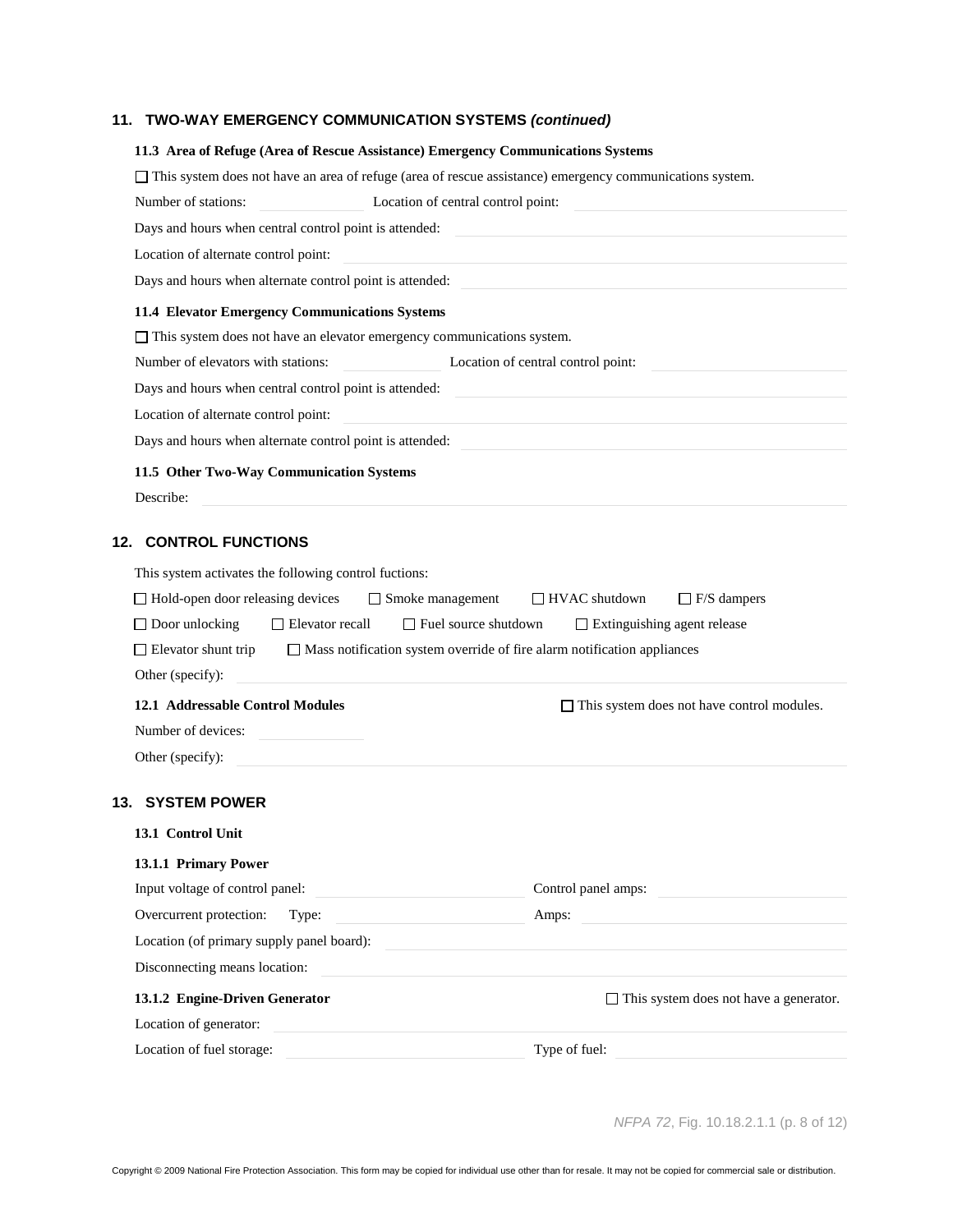# **13. SYSTEM POWER** *(continued)*

| 13.1.3 Uninterruptible Power System                                                          | $\Box$ This system does not have a UPS.       |
|----------------------------------------------------------------------------------------------|-----------------------------------------------|
| Equipment powered by a UPS system:                                                           |                                               |
| Location of UPS system:                                                                      |                                               |
| Calculated capacity of UPS batteries to drive the system components connected to it:         |                                               |
| In standby mode (hours):                                                                     | In alarm mode (minutes):                      |
| 13.1.4 Batteries                                                                             |                                               |
| Location:<br>Type:                                                                           | Nominal voltage:<br>Amp/hour rating:          |
| Calculated capacity of batteries to drive the system:                                        |                                               |
| In standby mode (hours):                                                                     | In alarm mode (minutes):                      |
| $\Box$ Batteries are marked with date of manufacture                                         | $\Box$ Battery calculations are attached      |
| 13.2 In-Building Fire Emergency Voice Alarm Communication System or Mass Notification System |                                               |
| $\Box$ This system does not have an EVACS or MNS system.                                     |                                               |
| 13.2.1 Primary Power                                                                         |                                               |
| Input voltage of EVACS or MNS panel:                                                         | EVACS or MNS panel amps:                      |
| Overcurrent protection:<br>Type:                                                             | Amps:                                         |
| Location (of primary supply panel board):                                                    |                                               |
| Disconnecting means location:                                                                |                                               |
| 13.2.2 Engine-Driven Generator                                                               | $\Box$ This system does not have a generator. |
| Location of generator:                                                                       |                                               |
| Location of fuel storage:                                                                    | Type of fuel:                                 |
| 13.2.3 Uninterruptible Power System                                                          | $\Box$ This system does not have a UPS.       |
| Equipment powered by a UPS system:                                                           |                                               |
| Location of UPS system:                                                                      |                                               |
| Calculated capacity of UPS batteries to drive the system components connected to it:         |                                               |
| In standby mode (hours):                                                                     | In alarm mode (minutes):                      |
| 13.2.4 Batteries                                                                             |                                               |
| Location:<br>Type:                                                                           | Nominal voltage:<br>Amp/hour rating:          |
| Calculated capacity of batteries to drive the system:                                        |                                               |
| In standby mode (hours):                                                                     | In alarm mode (minutes):                      |
| □ Batteries are marked with date of manufacture                                              | □ Battery calculations are attached           |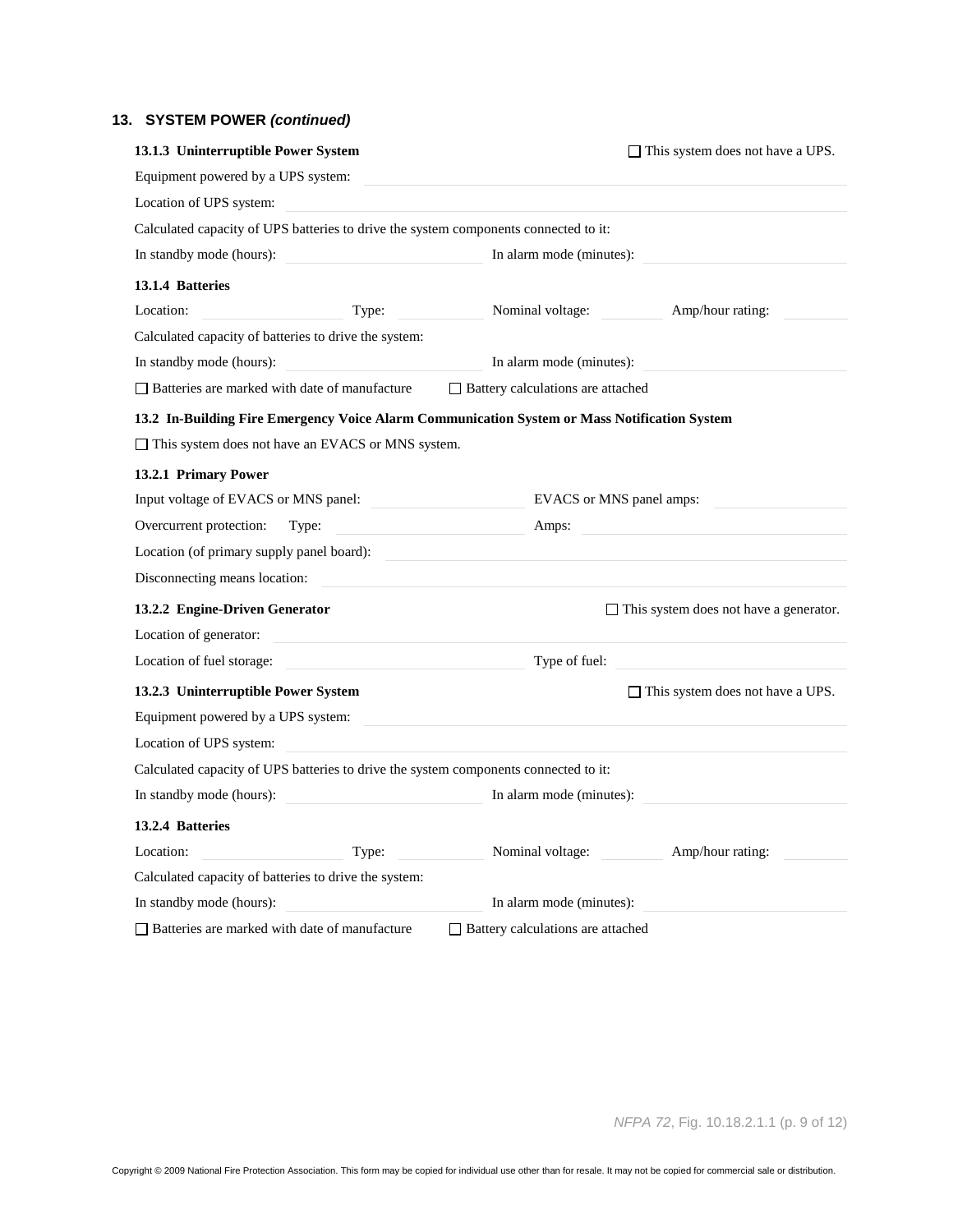# **13. SYSTEM POWER** *(continued)*

| 13.3 Notification Appliance Power Extender Panels                                                                                                                                                                                     | $\Box$ This system does not have power extender panels.                                                        |
|---------------------------------------------------------------------------------------------------------------------------------------------------------------------------------------------------------------------------------------|----------------------------------------------------------------------------------------------------------------|
| 13.3.1 Primary Power                                                                                                                                                                                                                  |                                                                                                                |
| Input voltage of power extender panel(s):                                                                                                                                                                                             | Power extender panel amps:                                                                                     |
| Overcurrent protection:<br>Type:<br>the control of the control of the control of                                                                                                                                                      | Amps:                                                                                                          |
| Location (of primary supply panel board):                                                                                                                                                                                             |                                                                                                                |
| Disconnecting means location:                                                                                                                                                                                                         | <u> 1980 - John Stein, mars and de families and de families and de families and de families and definition</u> |
| 13.3.2 Engine-Driven Generator                                                                                                                                                                                                        | $\Box$ This system does not have a generator.                                                                  |
| Location of generator:                                                                                                                                                                                                                |                                                                                                                |
| Location of fuel storage:<br><u> 1989 - Johann Stein, mars et al. 1990 - Ann an t-</u>                                                                                                                                                | Type of fuel:                                                                                                  |
| 13.3.3 Uninterruptible Power System                                                                                                                                                                                                   | $\Box$ This system does not have a UPS.                                                                        |
| Equipment powered by a UPS system:<br><u> a compare of the compare of the compare of the compare of the compare of the compare of the compare of the compare of the compare of the compare of the compare of the compare of the c</u> |                                                                                                                |
| Location of UPS system:                                                                                                                                                                                                               |                                                                                                                |
| Calculated capacity of UPS batteries to drive the system components connected to it:                                                                                                                                                  |                                                                                                                |
| In standby mode (hours):                                                                                                                                                                                                              | In alarm mode (minutes):                                                                                       |
| 13.3.4 Batteries                                                                                                                                                                                                                      |                                                                                                                |
| Location:<br>Type:                                                                                                                                                                                                                    | Nominal voltage:<br>Amp/hour rating:                                                                           |
| Calculated capacity of batteries to drive the system:                                                                                                                                                                                 |                                                                                                                |
| In standby mode (hours):                                                                                                                                                                                                              | In alarm mode (minutes):                                                                                       |
| $\Box$ Batteries are marked with date of manufacture                                                                                                                                                                                  | □ Battery calculations are attached                                                                            |
|                                                                                                                                                                                                                                       |                                                                                                                |
| 14. RECORD OF SYSTEM INSTALLATION                                                                                                                                                                                                     |                                                                                                                |
| Fill out after all installation is complete and wiring has been checked for opens, shorts, ground faults, and improper<br>branching, but before conducting operational acceptance tests.                                              |                                                                                                                |
| This is a:<br>$\Box$ Modification to an existing system<br>$\Box$ New system                                                                                                                                                          | Permit number:                                                                                                 |
| The system has been installed in accordance with the following requirements: (Note any or all that apply.)                                                                                                                            |                                                                                                                |
| $\Box$ NFPA 72, Edition:                                                                                                                                                                                                              |                                                                                                                |
| $\Box$ NFPA 70, National Electrical Code, Article 760, Edition:                                                                                                                                                                       |                                                                                                                |
| $\Box$ Manufacturer's published instructions                                                                                                                                                                                          |                                                                                                                |
| Other (specify):                                                                                                                                                                                                                      |                                                                                                                |
| System deviations from referenced NFPA standards:                                                                                                                                                                                     |                                                                                                                |
|                                                                                                                                                                                                                                       |                                                                                                                |
| Signed:<br>Printed name:                                                                                                                                                                                                              | Date:                                                                                                          |

Organization: Title: Title: Phone: Phone: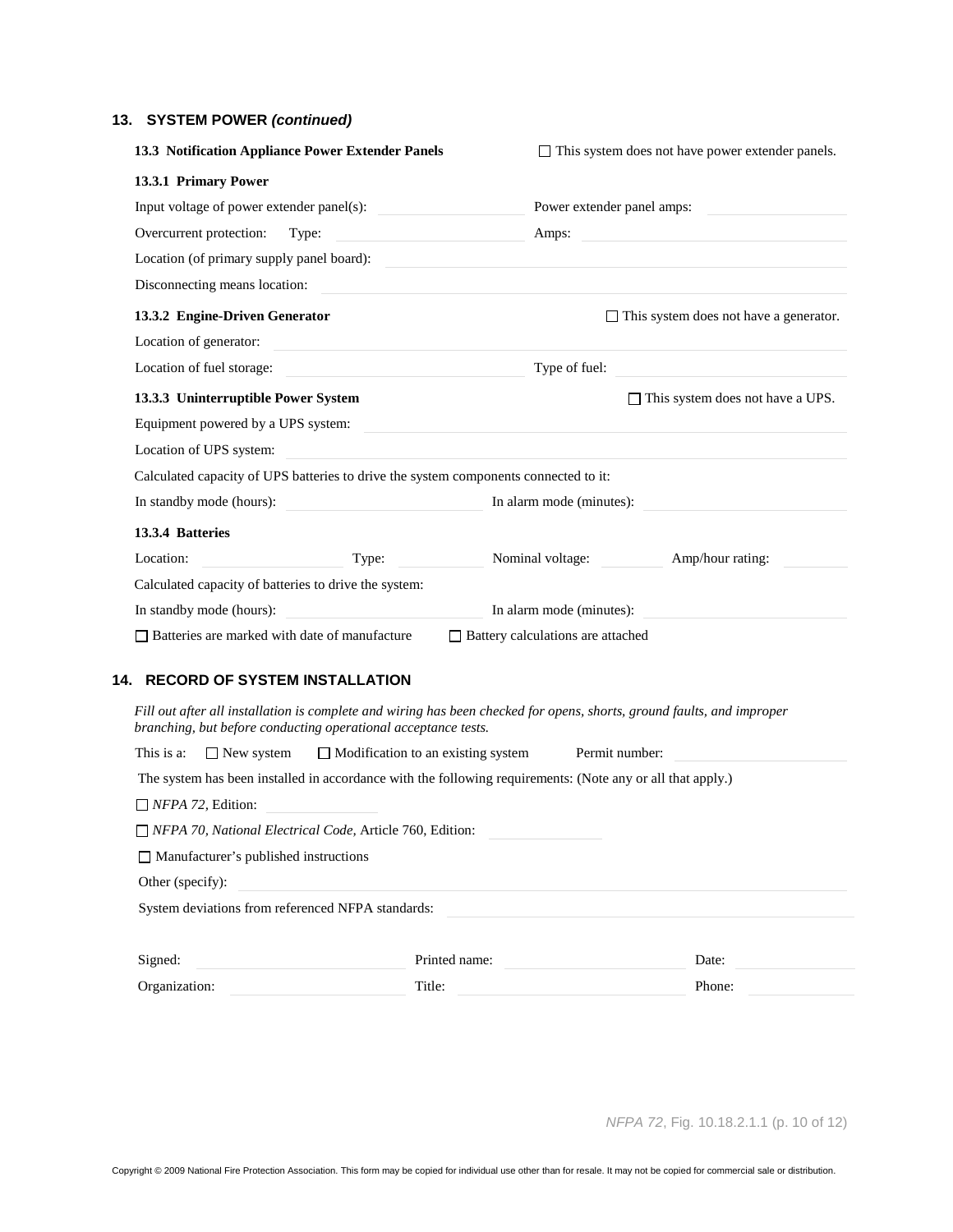#### **15. RECORD OF SYSTEM OPERATIONAL ACCEPTANCE TEST**

□ New system

*All operational features and functions of this system were tested by, or in the presence of, the signer shown below, on the date shown below, and were found to be operating properly in accordance with the requirements for the following:*

 $\Box$  Modifications to an existing system

*All newly modified operational features and functions of the system were tested by, or in the presence of, the signer shown below, on the date shown below, and were found to be operating properly in accordance with the requirements of the following:*

*NFPA 72,* Edition:

*NFPA 70, National Electrical Code,* Article 760, Edition:

Manufacturer's published instructions

Other (specify):

 $\Box$  Individual device testing documentation [Inspection and Testing Form (Figure 14.6.2.4) is attached]

| Signed:       | Printed name: | Date:  |
|---------------|---------------|--------|
| Organization: | Title:        | Phone: |

#### **16. CERTIFICATIONS AND APPROVALS**

#### **16.1 System Installation Contractor:**

This system, as specified herein, has been installed and tested according to all NFPA standards cited herein.

| Signed:                                | Printed name:                                                                                     | Date:         |
|----------------------------------------|---------------------------------------------------------------------------------------------------|---------------|
| Organization:                          | Title:                                                                                            | Phone:        |
| <b>16.2 System Service Contractor:</b> |                                                                                                   |               |
|                                        | The undersigned has a service contract for this system in effect as of the date shown below.      |               |
| Signed:                                | Printed name:                                                                                     | Date:         |
| Organization:                          | Title:                                                                                            | Phone:        |
| 16.3 Supervising Station:              |                                                                                                   |               |
|                                        | This system, as specified herein, will be monitored according to all NFPA standards cited herein. |               |
| Simod                                  | Printed name:                                                                                     | $\Gamma$ ater |

| $\sim$<br>,,, | . |
|---------------|---|
| ັ             |   |
|               |   |

*NFPA 72*, Fig. 10.18.2.1.1 (p. 11 of 12)